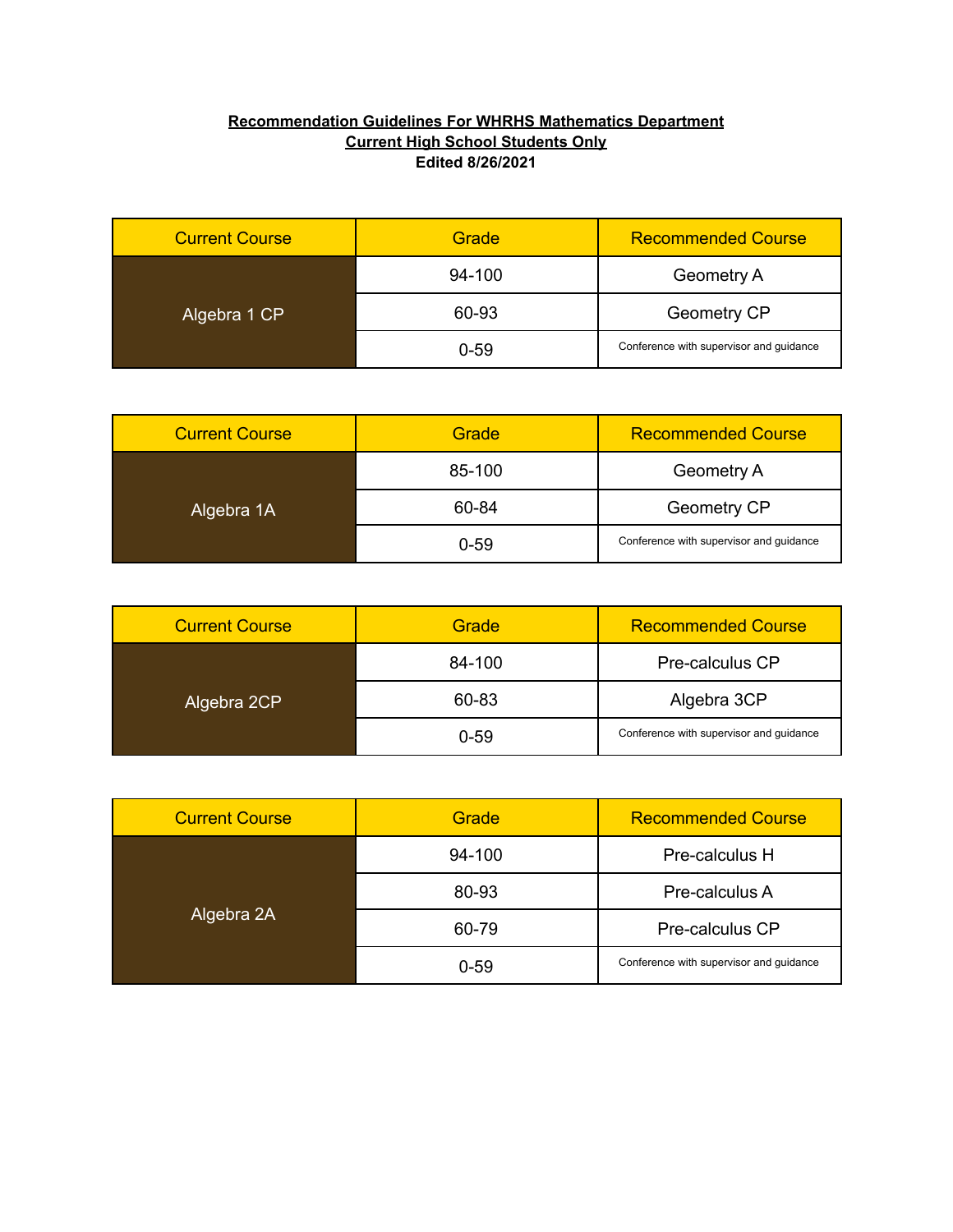| <b>Current Course</b> | Grade    | <b>Recommended Course</b>               |
|-----------------------|----------|-----------------------------------------|
| Algebra 2H            | 78-100   | Pre-calculus H                          |
|                       | 60-77    | Pre-calculus A                          |
|                       | $0 - 59$ | Conference with supervisor and guidance |

| <b>Current Course</b> | Grade       | <b>Recommended Course</b>               |
|-----------------------|-------------|-----------------------------------------|
| <b>Geometry CP</b>    | $94 - 100*$ | Algebra 2A                              |
|                       | $60 - 93*$  | Algebra 2CP                             |
|                       | $0 - 59$    | Conference with supervisor and guidance |

\*Teacher will cross check Algebra 1 grade to validate recommended course

| <b>Current Course</b> | Grade       | <b>Recommended Course</b>               |
|-----------------------|-------------|-----------------------------------------|
| Geometry A            | $94 - 100*$ | Algebra 2H                              |
|                       | 78-93       | Algebra 2A                              |
|                       | 60-77       | Algebra 2CP                             |
|                       | $0 - 59$    | Conference with supervisor and guidance |

\*Teacher will cross check Algebra 1 grade to validate recommended course

| <b>Current Course</b> | Grade    | <b>Recommended Course</b>               |
|-----------------------|----------|-----------------------------------------|
|                       | 78-100*  | Algebra 2H                              |
| Geometry H            | 60-77    | Algebra 2A                              |
|                       | $0 - 59$ | Conference with supervisor and guidance |

\*Teacher will cross check Algebra 1 grade to validate recommended course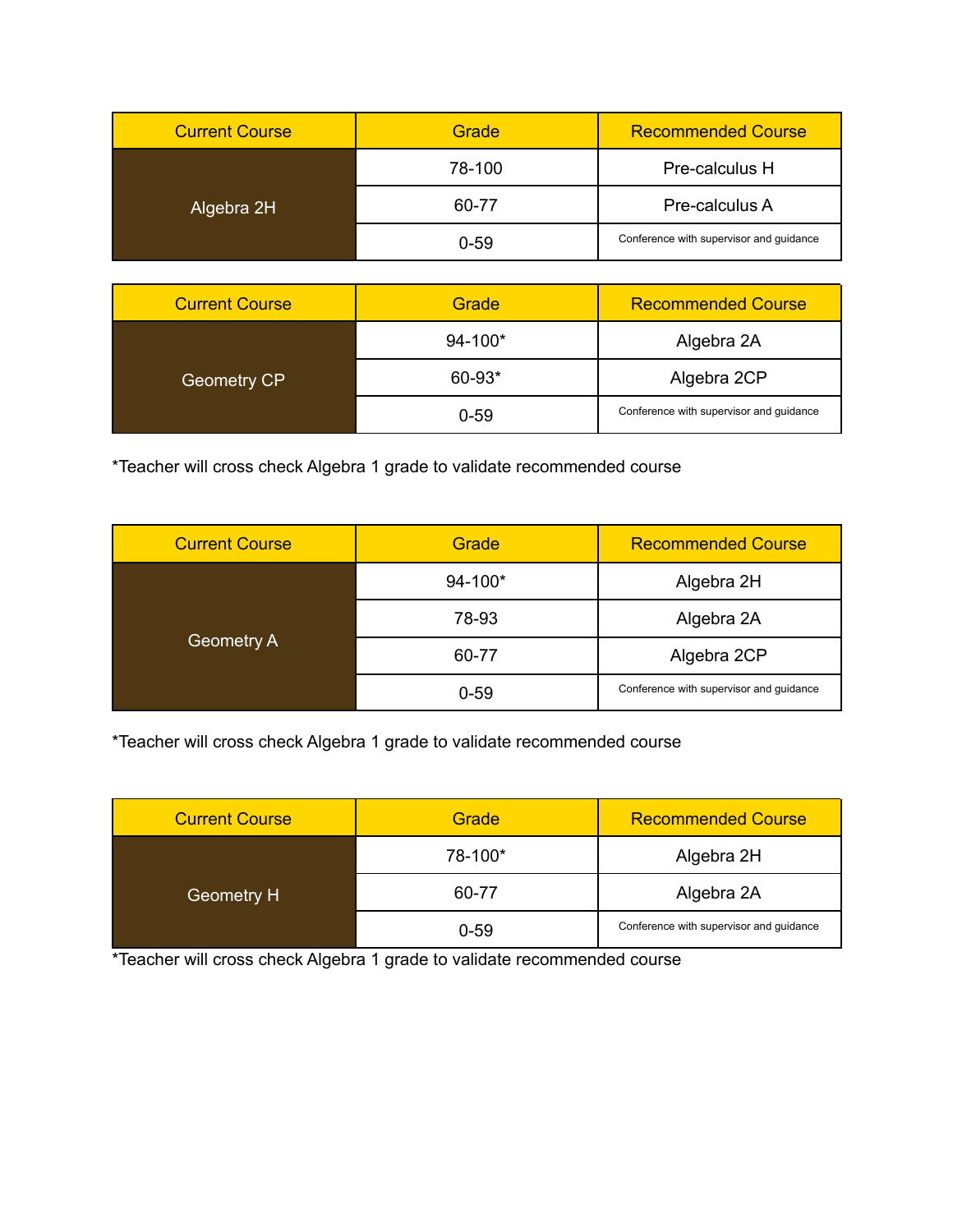| <b>Current Course</b> | Grade      | <b>Recommended Course</b>               |
|-----------------------|------------|-----------------------------------------|
| Pre-calculus CP       | $92 - 100$ | Calculus A                              |
|                       | 77-91      | <b>Advanced Math CP</b>                 |
|                       | 60-76      | Algebra 3CP                             |
|                       | $0 - 59$   | Conference with supervisor and quidance |

| <b>Current Course</b> | Grade    | <b>Recommended Course</b>               |
|-----------------------|----------|-----------------------------------------|
| Pre-calculus A        | 87-100   | Calculus A/AP Calculus AB               |
|                       | 60-86    | Calculus A                              |
|                       | $0 - 59$ | Conference with supervisor and guidance |

| <b>Current Course</b> | Grade    | <b>Recommended Course</b>               |
|-----------------------|----------|-----------------------------------------|
| Pre-calculus H        | 92-100   | AP Calculus BC                          |
|                       | 80-91    | AP Calculus AB                          |
|                       | 60-79    | Calculus A                              |
|                       | $0 - 59$ | Conference with supervisor and guidance |

| <b>Current Course</b> | Grade    | <b>Recommended Course</b>               |
|-----------------------|----------|-----------------------------------------|
|                       | 85-100   | Pre-calculus CP                         |
| Algebra 3CP           | $0 - 84$ | Conference with supervisor and quidance |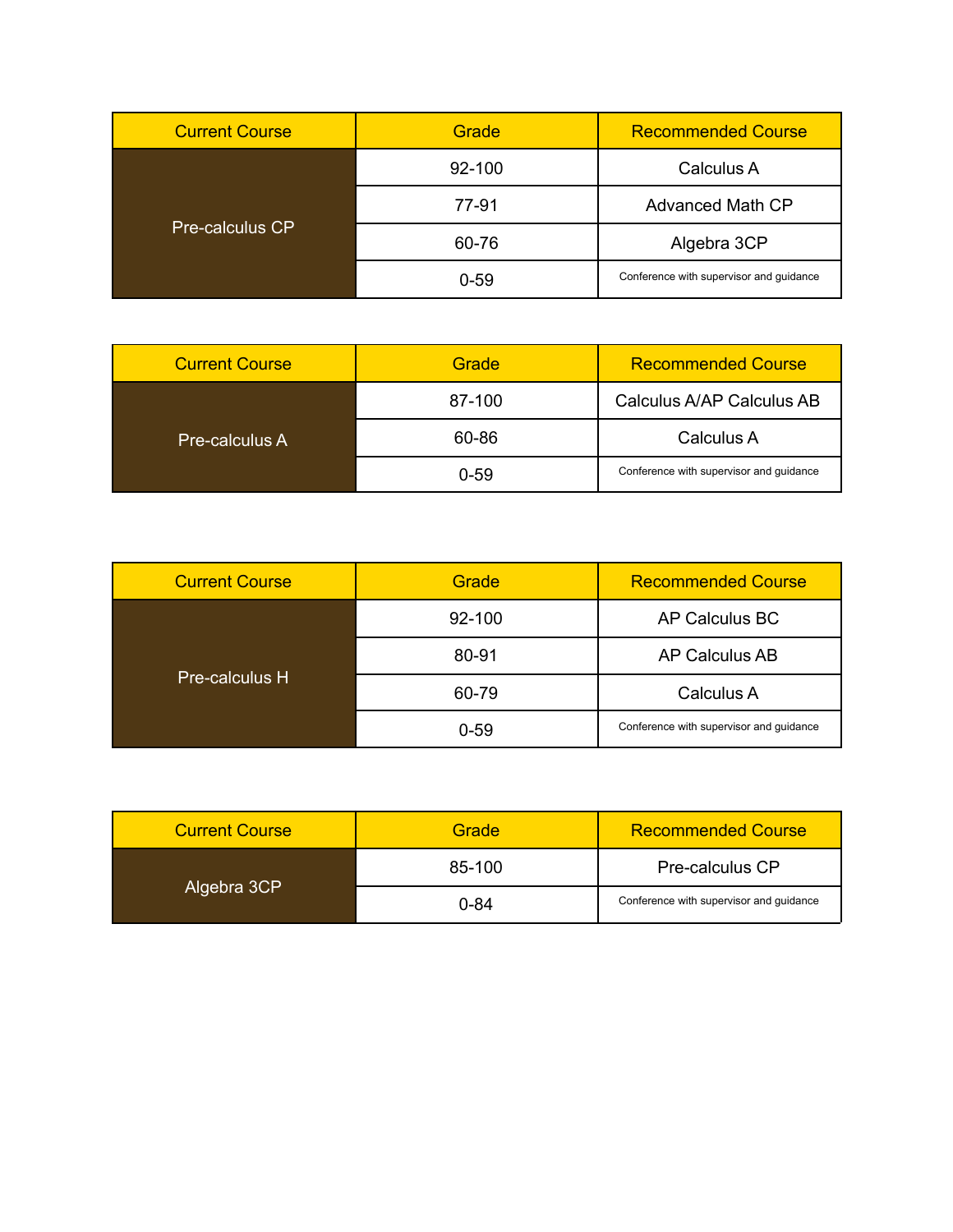| <b>Current Course</b> | Grade     | <b>Recommended Course</b>                          |
|-----------------------|-----------|----------------------------------------------------|
| Calculus AB/BC        | $0 - 100$ | AP Calculus BC or<br><b>Multivariable Calculus</b> |
| Calculus BC           | $0 - 100$ | AP Calculus BC or<br><b>Multivariable Calculus</b> |
| Calculus A            | 70-100    | AP Calculus AB                                     |

| <b>Current Course</b> | Grade  | <b>Recommended Course</b> |
|-----------------------|--------|---------------------------|
| Algebra 2H            | 80-100 |                           |
| Algebra 2A            | 88-100 | <b>AP Statistics</b>      |
| Algebra 2H            | 60-100 |                           |
| Algebra 2A            | 75-100 | <b>Statistics H</b>       |
| Algebra 2CP           | 80-100 |                           |
| Algebra 2H            | 60-100 |                           |
| Algebra 2A            | 75-100 | Probability               |
| Algebra 2CP           | 80-100 |                           |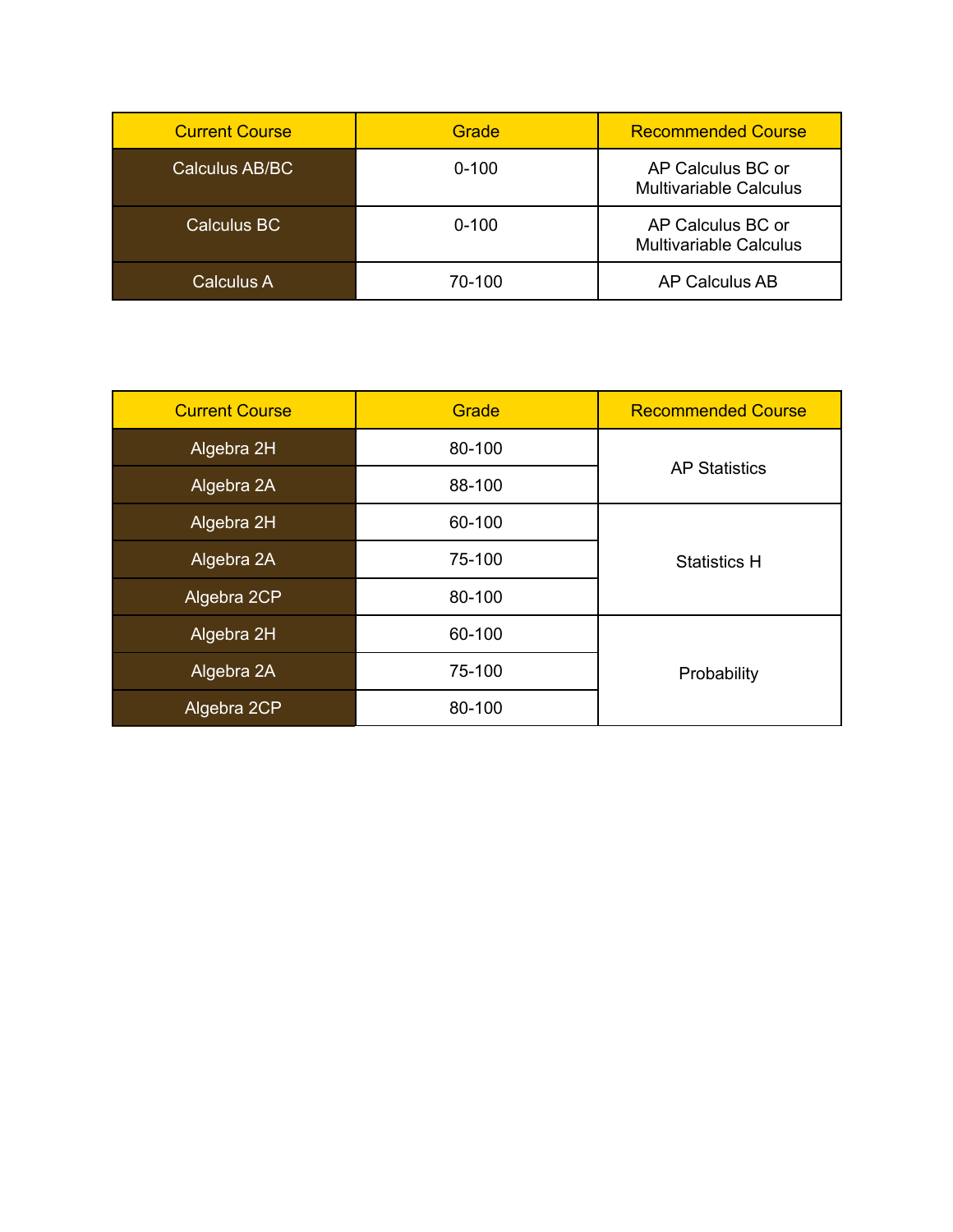## **Computer Science Courses**

| <b>Current Requested</b> | <b>Prerequisites</b>                                                                                                         |  |
|--------------------------|------------------------------------------------------------------------------------------------------------------------------|--|
|                          | Geometry H 70-100 or Geometry A 80-100                                                                                       |  |
|                          | 0R                                                                                                                           |  |
| Computer Science A       | Algebra 2H 70-100 or Algebra 2A 80-100                                                                                       |  |
|                          | If in 8th grade must be recommended to Geometry A or H<br>If in 8th grade must be recommended to Algebra 2A or<br>Algebra 2H |  |

| <b>Current Requested</b>                        | <b>Prerequisites</b>                                                                                                         |
|-------------------------------------------------|------------------------------------------------------------------------------------------------------------------------------|
|                                                 | Geometry H 75-100<br>Geometry A 80-100<br>Geometry CP 95-100<br><b>OR</b>                                                    |
| <b>AP Computer Science</b><br><b>Principles</b> | Algebra 2H 75-100<br>Algebra 2A 80-100<br>Algebra 2CP 95-100                                                                 |
|                                                 | If in 8th grade must be recommended to Geometry A or H<br>If in 8th grade must be recommended to Algebra 2A or<br>Algebra 2H |

| <b>Current Requested</b> | <b>Prerequisites</b>                                                                                              |
|--------------------------|-------------------------------------------------------------------------------------------------------------------|
| AP Computer Science A    | Algebra 2H 75-100<br>Algebra 2A 85-100<br>Must have taken Computer Science A<br>OR AP Computer Science Principles |